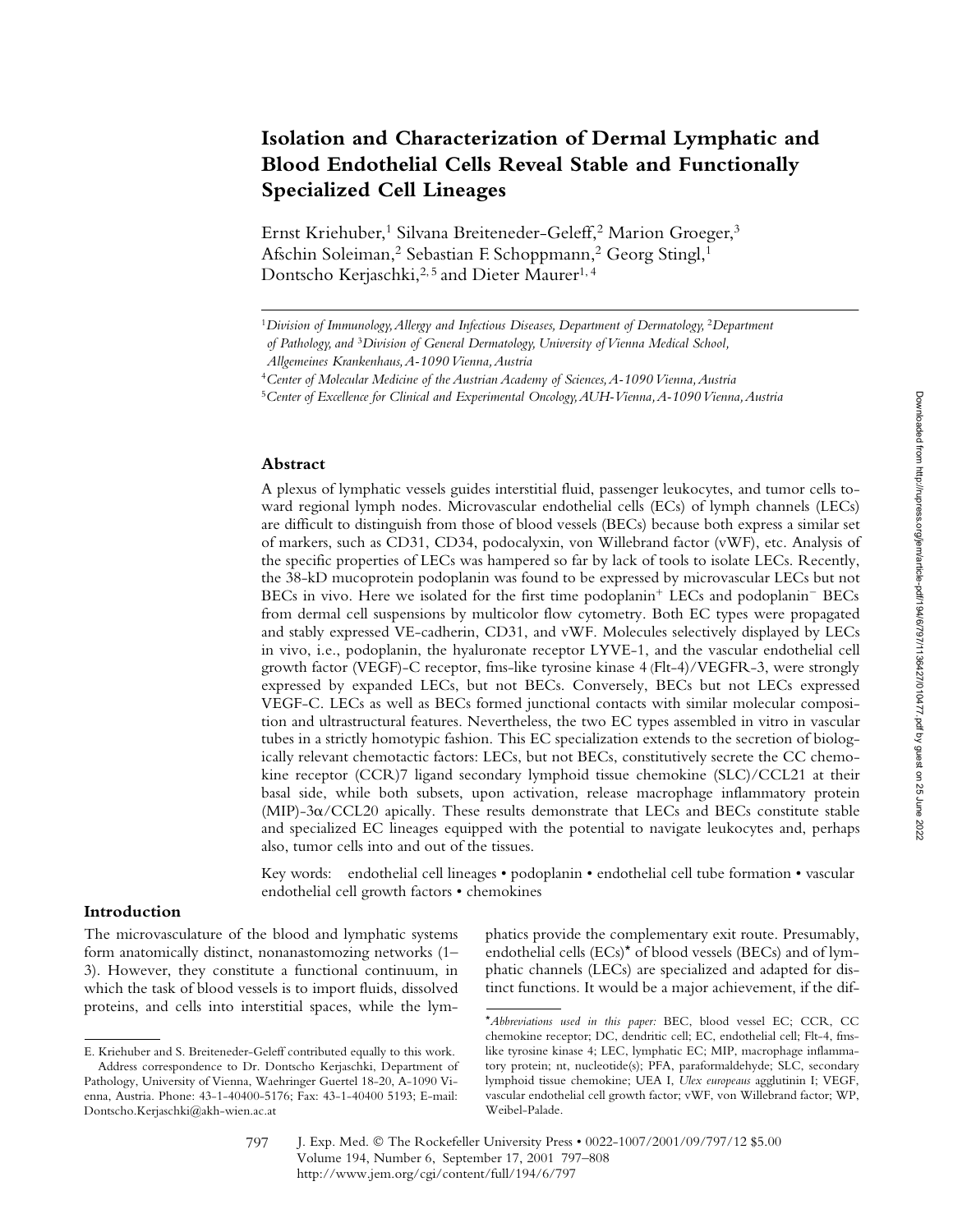ferent molecular make-ups of LECs and BECs could be assembled into a catalog of gene expression and function. This could provide the basis for the understanding of the molecular mechanisms of complex processes such as transport of APCs and metastatic spread of tumor cells into regional lymph nodes. To unravel these functional differences, isolation and culturing of LECs and BECs are required. While isolated BECs are available from several tissues, this is not the case for LECs and, therefore, our present knowledge about the molecular regulation of LEC function is rudimentary, at best.

In this study we capitalized on our recent observation that the 38-kD transmembrane mucoprotein podoplanin is expressed by LECs in various human tissues (4), and serves as specific, protease-resistant marker for the isolation of pure LEC and BEC populations. This has opened the possibility to determine some of the characteristic features of LECs, to analyze their lineage fidelity and functional repertoire, with special reference to the production of factors that govern leukocyte trafficking in vivo.

#### **Materials and Methods**

*Abs.* Primary nonconjugated mouse mAbs used were anti– VE-cadherin (Immunotech), -CD31 (Ancell), -CD44 (Bender MedSystems), -CD45 (Becton Dickinson), and Pal-E (Harlan Sera-Lab). FITC-conjugated Abs included anti-CD34 (Becton Dickinson), sheep anti-von Willebrand factor (vWF; Serotec), goat anti-mouse F(ab')<sub>2</sub> (Jackson ImmunoResearch Laboratories), and goat anti-rabbit F(ab')<sub>2</sub> (Immunotech). PE- and RPE-Cy5–conjugated mAbs were anti-CD34 (Becton Dickinson) and anti-CD45 (Serotec). Biotinylated reagents were anti-CD31 (Ancell) and *Ulex europeaus* agglutinin I (UEA I; Vector Laboratories). The binding of biotinylated reagents was revealed by PE-conjugated streptavidin (Becton Dickinson). Preimmune goat IgG was obtained from Sigma-Aldrich. Goat anti–rabbit IgG conjugated to 10-nm gold particles was purchased from Amersham Pharmacia Biotech. Rabbit anti-podoplanin IgG was generated and characterized as described (4), using recombinant human podoplanin as the antigen. Human podoplanin (sequence data are available from GenBank/EMBL/DDBJ under accession no. AF390106) was expressed in *Escherichia coli*, and purified by FPLC (reference 4, and unpublished data). Rabbits were initially immunized with 50 mg antigen in CFA, followed by two boosts, and antisera were affinity-purified on nitrocellulose immobilized podoplanin, as described (4). Rabbit anti-caveolin was obtained from Becton Dickinson.

*Dermal Cell Suspensions.* Dermatomed 0.8-mm split-thickness skin was obtained from adult healthy individuals undergoing elective surgery (breast reduction and abdominoplasty). Dermal sheets were prepared by incubation of split-thickness skin with dispase (50 U/ml; Collaborative Medical Products) for 30 min at 37C, and subsequent removal of the epidermis. Dermal cells were released from the tissue by scraping. Cells were pelleted, resuspended in EC growth medium MV (PromoCell), and either seeded on fibronectin (10  $\mu$ g/ml; Life Technologies)-coated dishes for in vitro expansion, or subjected to immunostaining as described below.

*Immunoisolation of EC Subsets from Dermal Cell Suspensions (Approach A).* The procedures below are for the isolation of podoplanin<sup>+</sup> and podoplanin<sup>-</sup> microvascular ECs from freshly

prepared dermal cell suspensions (approach A)*.* Dermal cells were incubated for 7 min at  $37^{\circ}$ C in trypsin/EDTA (Life Technologies). Cell pellets were resuspended in ice-cold PBS/2 mM EDTA/0.5% BSA (Sigma-Aldrich), and the resulting cell suspension was filtered through a sterile sieve with  $200 \mu m$  mesh-size, to remove fibers and cell aggregates. Cells were adjusted to 107 cells/ml in EC growth medium MV, supplemented with 10  $\mu$ g/ ml normal goat IgG, and exposed simultaneously to rabbit antipodoplanin serum (final concentration: 1:100), anti–CD34-PE and anti-CD45-RPE-Cy5 (2  $\mu$ g/ml each), or to appropriate control Abs for 45 min on ice. After two washes, the binding of rabbit Abs was revealed by incubation with goat anti–mouse  $F(ab')$ , FITC (10  $\mu$ g/ml for 30 min). The staining procedure did not interfere with cell viability, as determined by trypan blue exclusion (data not shown). Cells were washed, resuspended in cold PBS/2 mM EDTA/0.5% BSA, and subjected to flow cytometry analysis. Podoplanin<sup>+</sup>CD34<sup>+</sup>CD45<sup>-</sup> and podoplanin<sup>-</sup>CD34<sup>+</sup> CD45<sup>-</sup> EC subsets were sorted on a FACStar<sup>PLUS™</sup> flow cytometer (Becton Dickinson). The purity of the sorted cell fractions was analyzed on a FACScan™ (Becton Dickinson) and always exceeded 98%.  $0.5 \times 10^6$  sorted cells/ml were cultured on fibronectin (10 µg/ml)-coated 96-well flat bottom plates (Becton Dickinson) in EC growth medium MV.

*Isolation of Subsets from Bulk Cultures of Dermal ECs (Approach B).* Freshly isolated dermal cell suspensions were cultured in EC growth medium MV until confluent monolayers were formed. Loosely attached cells were discarded and adherent cells harvested by trypsinization as described above. 10<sup>8</sup> streptavidinconjugated paramagnetic beads (Dynal) were coated with 10  $\mu$ g biotinylated UEA I. Dermal cells (107/ml) were incubated with UEA I–coated beads (bead/cell ratio, 1:4), and ECs attached to the beads were isolated using a magnet. UEA I<sup>+</sup> ECs were passaged twice, harvested by trypsinization, and exposed simultaneously to anti-podoplanin (1:100), anti-CD31–biotin, and anti-CD45–RPE-Cy5 Abs  $(2 \mu g/ml$  each) followed by streptavidin-PE and goat anti-mouse  $F(ab')_2$  FITC. ECs were sorted into podoplanin<sup>+</sup>CD31<sup>+</sup>CD45<sup>-</sup> and podoplanin<sup>-</sup>CD31<sup>+</sup>CD45<sup>-</sup> subsets on a FACStarPLUS™.

*Flow Cytometry Analysis of Blood Vessel and Lymphatic ECs.* Plastic-adherent EC subsets were washed twice in ice-cold PBS/ 2 mM EDTA/0.5% BSA and then detached from the plates by gentle pipetting. Cells obtained were incubated with the indicated primary Abs or with appropriate control Abs for 60 min on ice. Primary Abs were detected by incubation with goat anti– mouse  $F(ab')_2$  FITC or goat anti-rabbit  $F(ab')_2$  FITC (2  $\mu$ g/ml each). To reveal cytoplasmic vWF expression, cells were fixed and permeabilized before the immunostaining procedure, using a kit according to the manufacturer's instructions (Fix&Perm; An der Grub). Cellular fluorescence was analyzed on a FACScan™ flow cytometer.

*Double Immunofluorescence of Tissue Sections and Cultured ECs.* 5-um cryosections were cut from skin specimens of healthy human donors, mounted onto glass slides, air-dried, and rehydrated in HBSS. ECs were cultured on fibronectin-coated LabTek chamber glass slides (Nunc). Cells were fixed in 4% paraformaldehyde (PFA)/PBS for 20 min. Slide-bound ECs or skin sections were incubated for 30 min in blocking solution  $(5 \text{ mM } CaCl<sub>2</sub>)$ , 1% BSA, and 10  $\mu$ g/ml goat IgG in HBSS) before their simultaneous exposure to rabbit anti-podoplanin and the indicated mAbs overnight. Binding of the primary polyclonal and monoclonal Abs was revealed by subsequent incubation with goat anti-mouse TRITC and goat anti-rabbit FITC  $(5 \mu g/ml \, each)$ . Samples were mounted in Vectorshield medium (Vector Labora-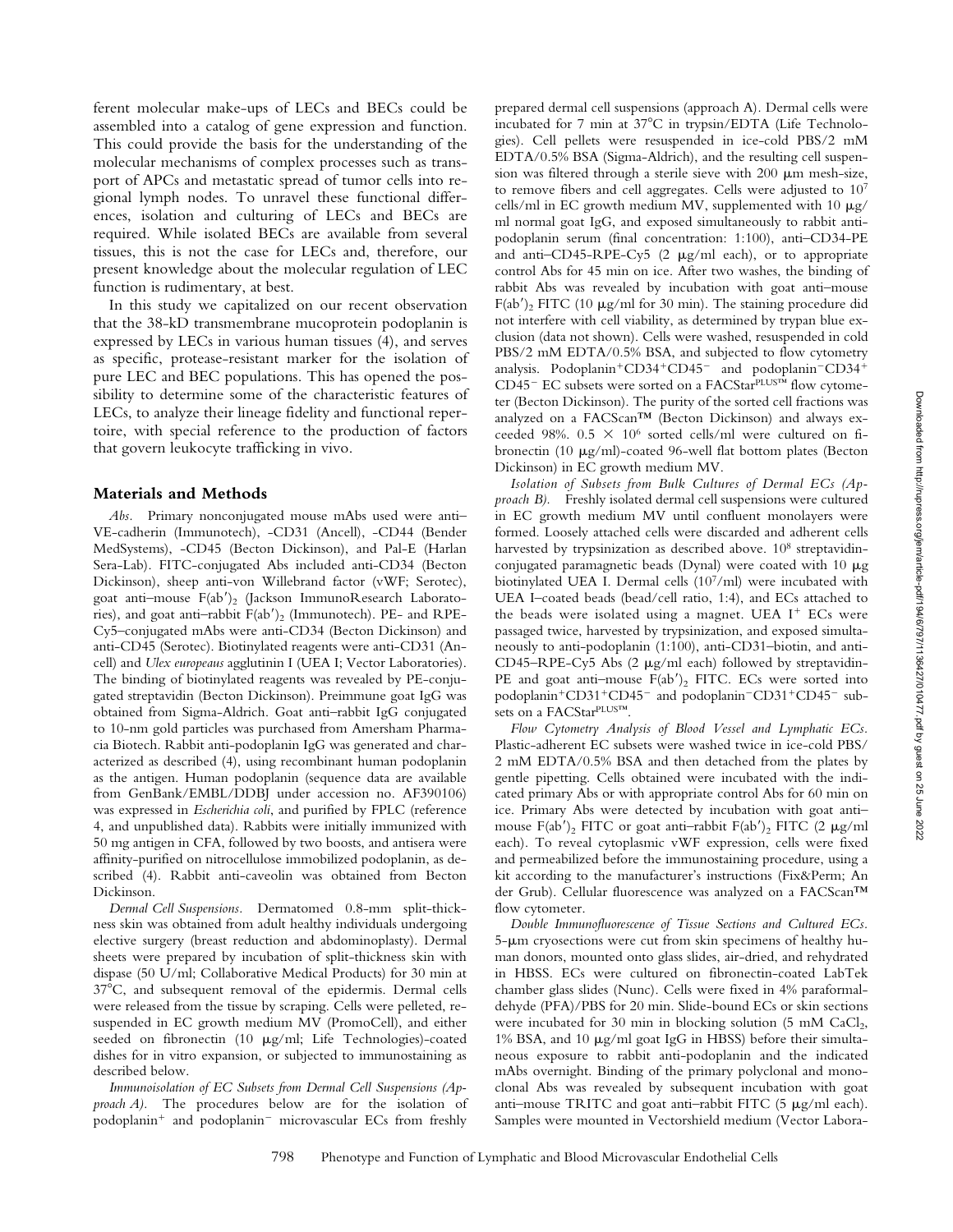Downloaded from http://rupress.org/jem/article-pdf/194/6/797/1136427/010477.pdf by guest on 25 June Downloaded from http://rupress.org/jem/article-pdf/194/6/797/1136427/010477.pdf by guest on 25 June 2022

2022

tories) and were analyzed by laser scanning microscopy (LSM 410; ZEISS).

Immunoelectron Microscopy. UEA I<sup>+</sup> ECs were isolated as described above and expanded through five culture passages. ECs were harvested, seeded onto fibronectin-coated glass coverslips, and cultured for the indicated time periods. Then, coverslipbound ECs were fixed in  $4\%$  PFA/PBS for 6 h at  $20^{\circ}$ C, and processed for preembedding anti-podoplanin immunogold labeling, as described (4). Ultra-thin sections were examined under a JEOL 100 CX electron microscope (JEOL).

*Immunoblotting.* ECs were grown to 80% confluence, lysed in reducing SDS sample buffer, and proteins were electrophoresed by 5–15% gradient or 6% straight SDS-PAGE and transferred onto nitrocellulose membranes (Bio-Rad Laboratories). Membranes were cut and strips were incubated with the following Abs: rabbit anti-podoplanin (final dilution 1:1,000), rabbit fmslike tyrosine kinase 4 (Flt-4) (C-terminus-reactive), -KDR, -Flt-1, -Tie-1, -Tie-2 (0.5 µg/ml each; Santa Cruz Laboratories, Inc.), or mouse anti-CD31 (0.5  $\mu$ g/ml). Strips were washed, and binding of primary Abs was revealed as described previously (5).

*Northern Blotting.* Total RNA was extracted using Tri-Reagent (Molecular Research Center) according to the manufacturer's instructions. 20  $\mu$ g of RNA were separated on 1% formaldehyde-agarose gels and transferred onto Zeta Probe nylon membranes (Bio-Rad Laboratories), and hybridized to the following 32P-labeled cDNA fragments: podoplanin (nucleotides [nt] 136-653), LYVE-1 (nt 91-1054), Flt-4 (nt 554-1340), CD31 (nt 605–1397), vascular endothelial cell growth factor (VEGF)-C (nt 353-849), and  $\beta$ -actin (CLONTECH Laboratories, Inc.). Hybridization was performed at  $65^{\circ}$ C for 18 h. Then, membranes were washed twice in 5% SDS/20 mM  $Na<sub>2</sub>HPO<sub>4</sub>$ , pH 7.2, at 65°C for 30 min followed by two washes in 1% SDS/ 20 mM  $\text{Na}_2\text{HPO}_4$ , pH 7.2, at 60°C for 10 min, and exposed for 1 to 3 d to X-ray films.

*Tube-forming Assay.* Plastic-adherent ECs were labeled with 5(and 6)-([{4 chloromethyl}benzoyl] amino)tetramethylrhodamino (CMTMR) or with 5-chloromethylfluorescein diacetate (CMFDA) fluorescent cell trackers (100 nM; both from Molecular Probes) in HBSS for 15 min at 37°C. Free label was removed, cells were cultured for 12 h in EC growth medium, and detached from the plate by trypsin/EDTA. 24-well culture dishes were coated with 0.5 ml Matrigel (both from Becton Dickinson) per well on ice and gels were allowed to solidify for 60 min at 20 $^{\circ}$ C. 2.5  $\times$  10<sup>5</sup> CMTMR- or CMFDA-labeled ECs were seeded into individual Matrigel-coated wells and incubated for 24 h. Finally, cells were fixed in 4% PFA/HBSS for 30 min and samples were analyzed by confocal laser scanning microscopy. In some experiments equal numbers of prelabeled BECs and LECs were mixed 1:1, and then subjected to the tube-forming assay.

*Cytokine Stimulation of Lymphatic and Blood Vessel ECs.* ECs were grown to confluence in EC growth medium MV in 75-cm2 culture flasks (Becton Dickinson), or onto 0.4- $\mu$ m poresize Transwells™ inserted into individual wells of 24-well plates (Costar). Then, full medium was replaced by EGF- and hydrocortisonedeficient EC growth medium MV, and cells were cultured for 24 h to confluence. Plastic-adherent and Transwell™-bound ECs were washed twice and cells were cultured in the presence or absence of TNF $\alpha$  (100 U/ml) or IL-1 $\beta$  (0.1 ng/ml; both from R&D Systems). After 24 h, culture fluid from supernatant (from the upper and lower compartment in Transwell™ experiments) were harvested, and CCL19, CCL21, and CCL20 were measured by ELISA (vide infra).

*Chemokine ELISA.* 96-well ELISA plates (MaxiSorp™; Nunc) were coated with affinity-purified rabbit anti-CCL19, anti-CCL20, or anti-CCL21 Abs  $(0.2 \mu g/well$  each; all from PeproTech). 200 µl of EC-conditioned medium, fresh EC culture medium, or serial dilutions of recombinant CCL19, CCL20, or CCL21 (all from R&D Systems) were incubated at 4°C overnight. Plates were rinsed, and  $0.2 \mu$ g of affinity-purified goat anti-CCL19, anti-CCL20, or anti-CCL21 (all from R&D Systems) were added to individual wells. After 45 min, plates were washed and incubated with biotin-conjugated rabbit anti–goat IgG, followed by incubation with alkaline phosphatase–conjugated streptavidin for 30 min (both from Sigma-Aldrich). CSPD alkaline phosphatase (Boehringer) was used as substrate, and signal intensities were measured on a luminometer (Berthold). All ELISA systems used were chemokine specific, and in control experiments 11 additional nontarget chemokines (CCL2, CCL3, CCL5, CCL7, CCL8, CCL13, CCL17, CCL22, CXCL12, CXCL13, CX3CL1; all from R&D Systems) failed to produce signals.

#### **Results**

*Identification and Isolation of Dermal Lymphatic and Blood Vessel ECs.* Dermal LECs, but not BECs, express podoplanin, while both EC subsets display CD34 (4; Fig. 1, A–C), and are consistently devoid of CD45 (6, 7). The only other dermal cell type known to display anti-CD34 reactivity is the fibrocyte that, however, expresses CD45 (8). Dermal cells were isolated by enzymatic digestion of dermal sheets, and labeled simultaneously with anti-



Figure 1. Identification of dermal BECs and LECs in cryostat sections of human skin (A–C), and isolation by FACS® (D–F). (A–C) Immunofluorescence double-labeling using Abs to podoplanin (TRITC, red), and CD34 (FITC, green). FITC and TRITC fluorescence images are shown in B and C. Panel A illustrates the double exposure with LECs (yellowred) expressing both podoplanin and CD34. Microvascular tubes shown are ascending from the superficial vascular plexus (original magnification: 400). (D–F) Isolation of BECs and LECs from dermal cell suspensions (approach A) prepared by enzymatic digestion. Cells were triple-labeled with anti-CD45 Cy5, anti-CD34-PE, and anti-podoplanin. CD45<sup>-</sup> cells were gated electronically, and podoplanin<sup>-</sup>/CD34high (green, BECs) and podoplanin<sup>+</sup>/CD34low ECs (red, LECs) were identified (D) and isolated (E and F) by FACS®. The purity of the two sorted EC subsets was 98%.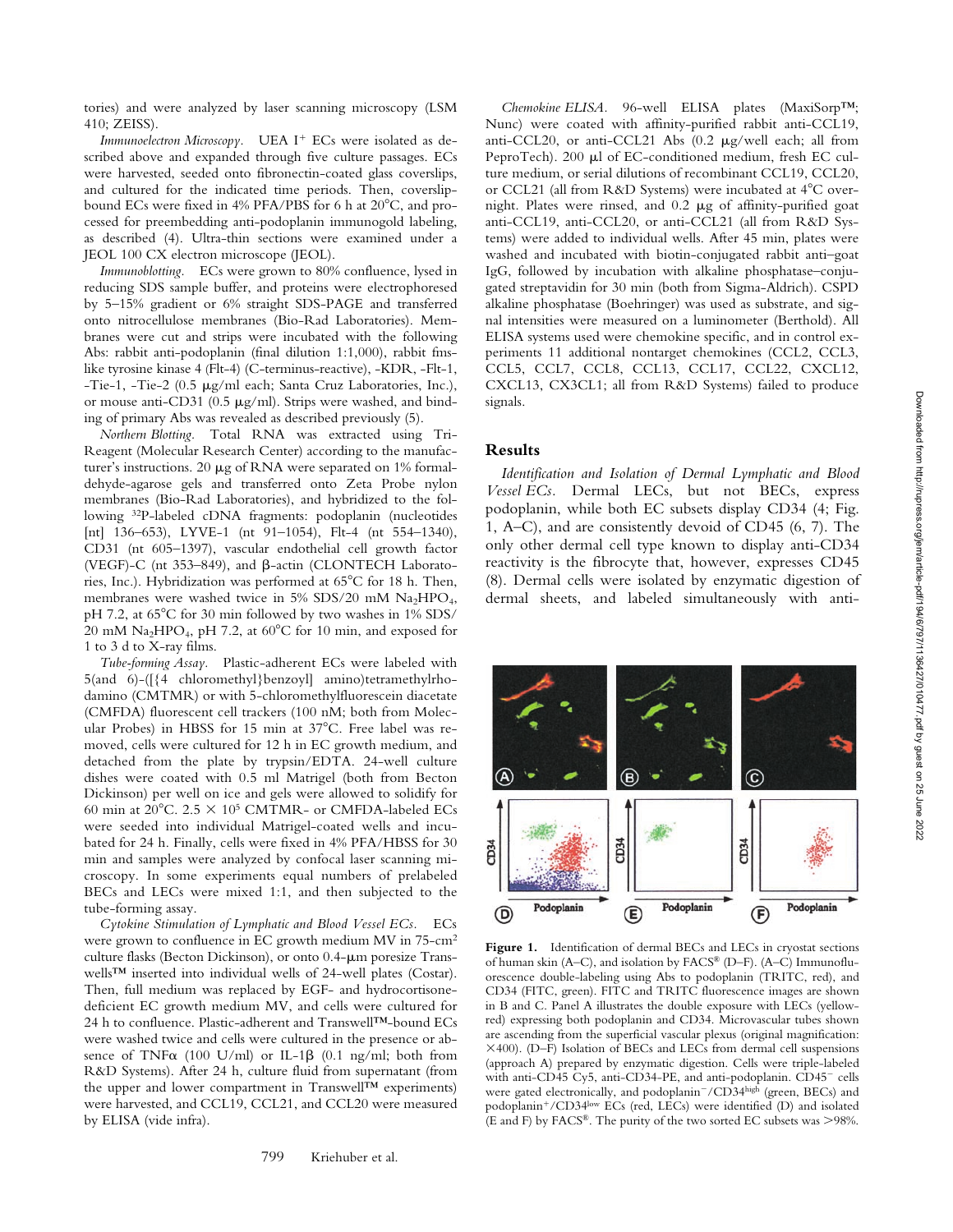podoplanin, -CD34, and -CD45 Abs (Materials and Methods, approach A). After exclusion of CD45<sup>+</sup> cells, two EC populations with nonoverlapping immunophenotypes, i.e., podoplanin<sup>+</sup>/CD34 $\text{low}$  = LECs (red dots; Fig. 1 D), and podoplanin<sup>-</sup>/CD34high = BECs (green dots; Fig. 1 D) were clearly separated by flow cytometry. The minor podoplanin<sup>+</sup>/CD34<sup>-</sup>/CD45<sup>-</sup> cell population was presumably derived from large lymphatic vessels. By flow sorting, we obtained microvascular LECs and BECs at a purity of 98% (Fig. 1, E and F), without any intercalated culture step. As average yield from 15 independent experiments, CD34- ECs accounted for 5–10% of total dermal cells, and 70% therefrom were LECs and 30% BECs.

Separated microvascular EC populations were cultured in standard EGF-, hydrocortisone-, and bovine hypothalamic extract–conditioned EC growth medium (EC growth medium MV™). They formed cell clusters in the first days and, then, progressively confluent EC monolayers by day 7 to 10. Monolayers of LECs and BECs were indistinguishable by phase contrast microscopy (Fig. 2, A and B). Both EC populations were propagated for at least seven passages without altering their morphology.

*Dermal Microvascular EC Bulk Cultures Contain Two Distinct EC Types that Differentially Express Podoplanin.* As the number of LECs isolated directly from dermal cell suspensions was relatively low, we increased their yield by expanding freshly prepared dermal cells in EC growth medium, followed by enrichment of ECs by use of UEA I–conjugated magnetic beads, and two further passages of UEA I<sup>+</sup> ECs (Materials and Methods, approach B). Bulk cultured microvascular ECs, while of homogeneous appearance by light microscopy, contained two immunophenotypically distinct cell populations (Fig. 2 C). As shown in Fig. 2 C, islands of podoplanin<sup>+</sup> LECs are surrounded by podoplanin<sup>-</sup> BECs. For the FACS<sup>®</sup> sorting of preexpanded EC subsets, anti-CD31 instead of anti-CD34 mAbs were added to the immunolabeling mix as ECs downregulate CD34 during in vitro culture (reference 9, and data not shown). This amplification and cell sorting strategy yielded 10 times more ECs than direct isolation without intervening cell expansion. EC subsets isolated by approach B were identical to those generated by approach A; they also formed cell clusters and monolayers, and could be propagated for at least seven culture cycles.

*Isolated and Cultured Lymphatic and Blood Vessel ECs Stably Express Cell Type–specific Markers.* Expression of EC subset-defining and pan-EC antigens by LECs and BECs was determined at various passages (passage 1–7) by flow cytometry (EC subsets generated by approach A and B) as well as by Northern and/or Western blotting (EC



Figure 2. BECs and LECs cannot be distinguished by conventional light microscopy when grown separate (A, BECs; B, LECs). (C) In mixed cultures, immunolabeling with anti-podoplanin (TRITC, red) and anti-vWF (FITC, green) reveal multicellular islands of podoplanin-/vWF- LECs surrounded by podoplanin<sup>-</sup>/vWF<sup>+</sup> BECs. BECs express more vWF than LECs (see also Fig. 3 A). Original magnification in A and B: ×300; C: 250. To confirm their phenotypic stability, cultured LECs and BECs were harvested, labeled with anti-podoplanin IgG, and analyzed by FACS® (insets in A–C; dotted line denotes the cut-off for podoplanin positivity). Cultured BECs (A) were homogeneously podoplanin-negative, cultured LECs (B) exclusively podoplanin-positive, while the mixed EC population (C) contained both qualities.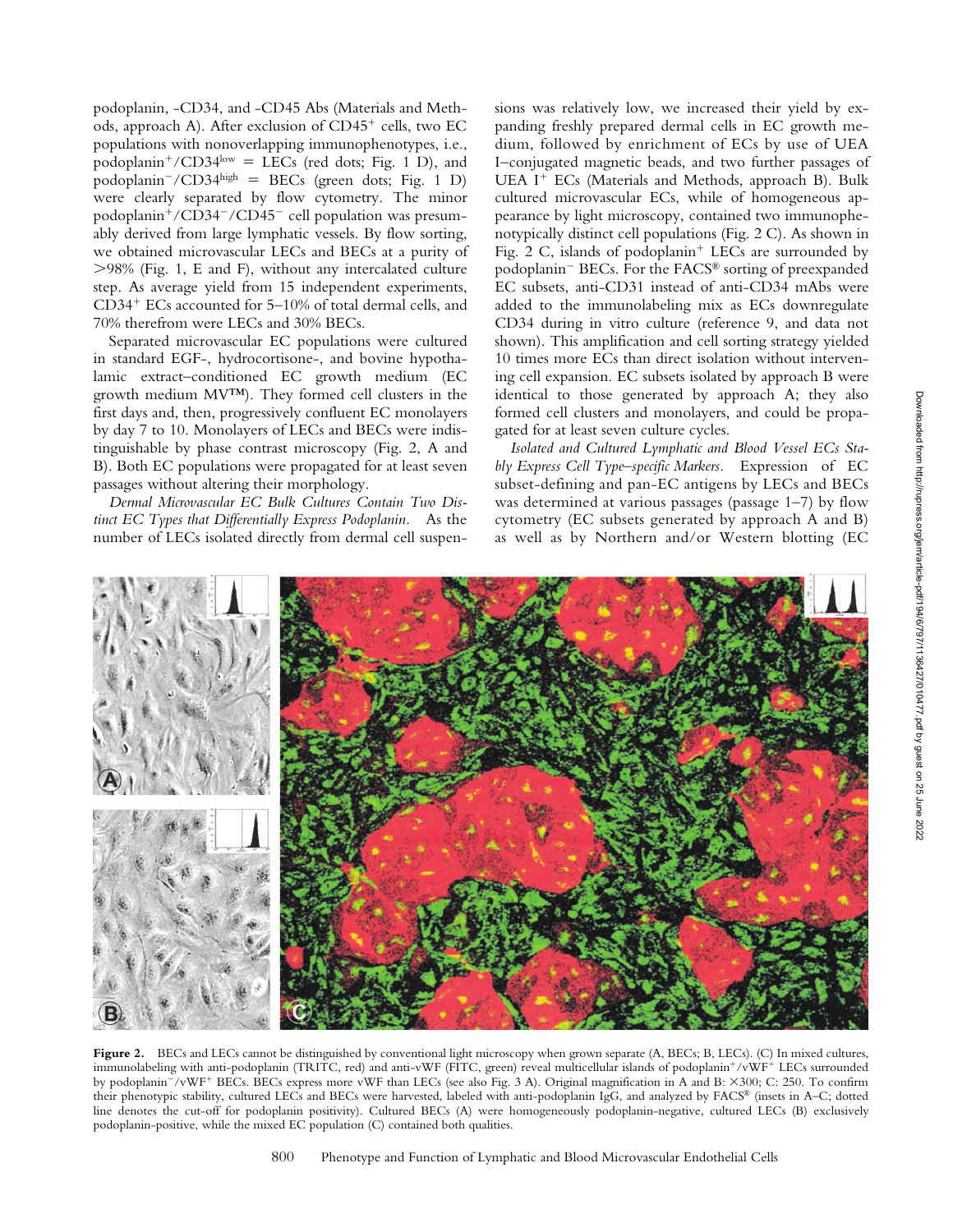subsets generated by approach B). Among the subsetrestricted markers, LECs retained expression of 38 kD podoplanin, while BECs were consistently devoid of this moiety, irrespective of the purification strategy used (Fig. 3, A and C). Two species of podoplanin mRNA were observed by Northern blotting that presumably originate from alternative splicing (Fig. 3 B). Also the hyaluronate receptor LYVE-1 was selectively expressed by LECs, but not by BECs, similar to the in vivo situation (10; Fig. 3 B). Conversely, BECs, but not LECs, expressed the hyaluronate receptor CD44 and the PAL-E–reactive antigen (Fig. 3 A). PAL-E reactivity, however, was progressively downregulated after the second culture cycle. Of the characteristic pan-EC markers, both EC types maintained expression of CD31, VE-cadherin, and vWF (Fig. 2 C, and Fig. 3, A and B) and contained caveolae and Weibel-Palade (WP) bodies (Fig. 4). WP bodies were encountered more frequently and the WP body–associated antigen vWF was expressed at 10 times higher levels in cultured BECs than in LECs (Fig.

3 A). Expectedly, neither BECs nor LECs expressed CD45, smooth muscle actin, cytokeratins, and neurofilaments (data not shown).

*Differential Expression of Vascular Growth Factors and Their Receptors by Lymphatic and Blood Vessel ECs.* LECs and, to a much lesser extent, BECs express the VEGF-C/D receptor Flt-4 in vivo (1, 11–14). This expression profile is also recapitulated by in vitro propagated LECs and BECs. Cultured LECs, rather than BECs, pronouncedly express Flt-4 both at the mRNA and the protein level (Fig. 3, B and D). Anti–Flt-4 Ab-reactive 140-, 175-, and 195-kD bands presumably are differentially processed isoforms of the VEGF-C/D receptor (15), and were predominantly expressed by LECs (Fig. 3 C). The  $\sim$ 120–125-kD moieties that are expressed by LECs and in high levels by BECs (Fig. 3 D), correspond to proteolytic COOH-terminal fragments of Flt-4 (15). Contrary to the expression pattern of Flt-4, its ligand, VEGF-C, was produced by BECs, but not by LECs (Fig. 3 B). Two other VEGF receptors, Flt-1/VEGFR-1, and KDR/VEGFR-2, and the angiopoietin receptors Tie

Ponceau<sub>S</sub>

**BEC** LEC

 $kD$ <br>200

 $\frac{116}{97}$  –

66

D

**Figure 3.** Isolated LECs and BECs maintain their lineage-restricted antigen expression profile during in vitro expansion. (A) FACS® analysis. Primary LECs and BECs were isolated by FACS®, and propagated in vitro. Single cell suspensions of BECs or LECs were exposed to anti-CD31, anti–VE-cadherin/cadherin-5, anti-CD44, anti–PAL-E or to isotypematched control mAbs and to rabbit anti-vWF, antipodoplanin, or to preimmune rabbit serum. Dead cells were excluded by propidium iodide counterstaining and appropriate gate settings. For the analysis of vWF expression, ECs were fixed and permeabilized before immunostaining. Cells were used after the sixth passage (expansion factor:  $\times$ 2,500) with the exception of cells that were stained with PAL-E which were harvested after passage two. X-axis: log fluorescence intensity; y-axis: relative cell numbers. The reactivities of specific and control Abs are shown by open and closed histograms, respectively. (B) Northern and (C and D) Western blot analyses. Third passage bulk microvascular ECs were flow sorted into podoplanin<sup>-</sup>/CD31<sup>+</sup>/CD45<sup>-</sup> BEC and podoplanin<sup>+</sup>/CD31<sup>+</sup>/CD45<sup>-</sup> LEC populations. After two further passages cells were harvested and total

Fit-4

 $F<sub>h-4</sub>$ 

**BEC** LEC



cellular RNA and protein were isolated. (B) RNA transfers were sequentially hybridized with 32P-labeled probes derived from the cDNA of podoplanin, Flt-4, LYVE-1, CD31, and VEGF-C. To ensure equal loading and transfer of RNA, membranes were finally hybridized with an actin probe. Positions of standards are shown on the right in kb. (C and D) Equal amounts of LEC- and BEC-derived proteins were blotted (D, left panel), membranes were probed with Abs against podoplanin, KDR, Flt-1, CD31, Tie-1, Tie-2 (C), or Flt-4 (D, right panel), and Ab reactivity was revealed by chemoluminescence. Positions of molecular weight markers are shown in kD.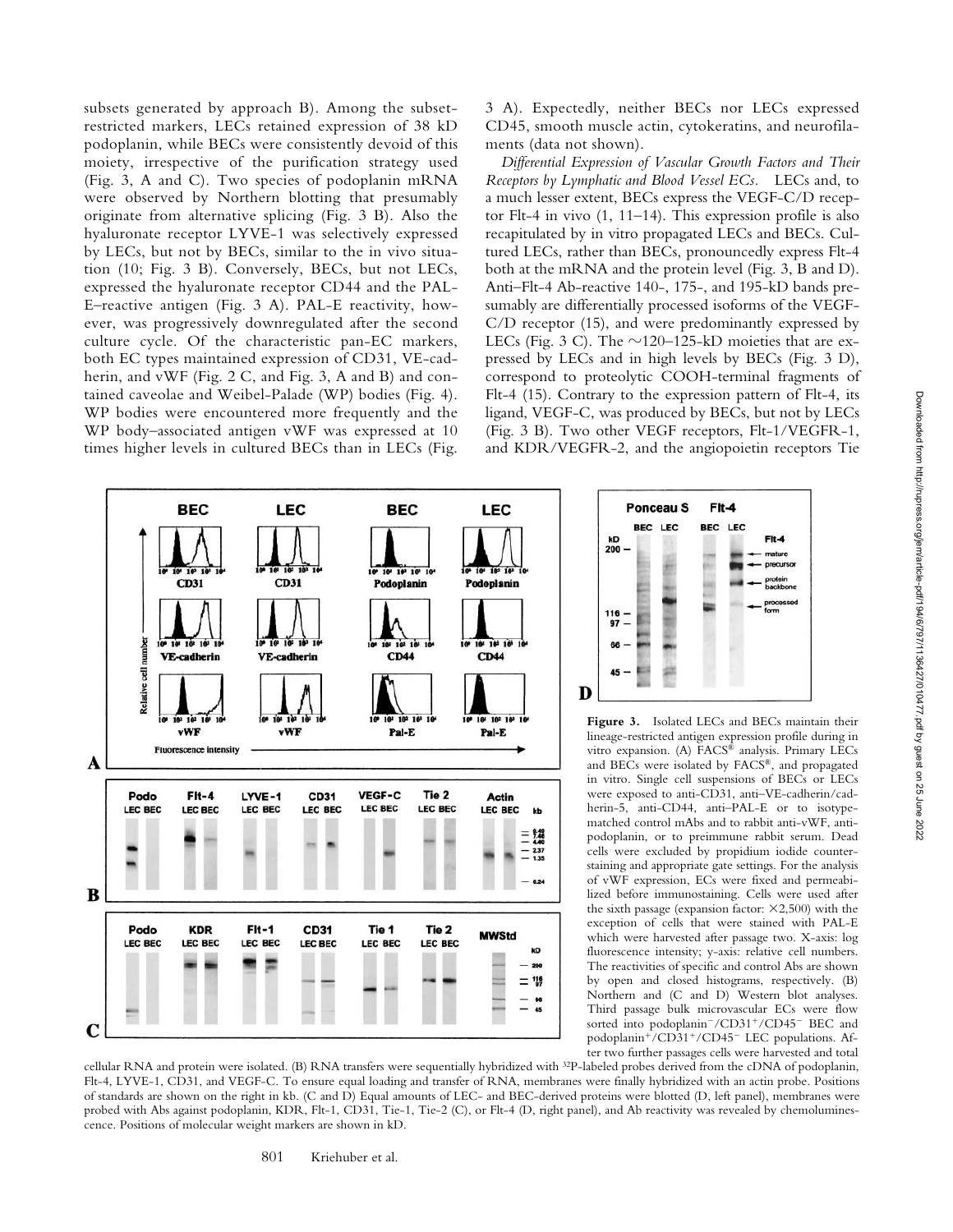

Figure 4. In vitro-cultured LECs contain caveolin and caveolae, and WP bodies. ECs were grown to confluence, fixed, labeled by indirect immunofluorescence for caveolin (A), or by a preembedding immunogold protocol for podoplanin (B). ECs express uniformly caveolin in a granular pattern (A) that corresponds in LECs to typical endothelial caveolae by electron microscopy (B). (C and D) Electron microscopy also reveals WP bodies in podoplanin-expressing LECs. Original magnification in A: ×700; B: ×12.000; C and D: ×45.000.

1 and Tie 2 were expressed at similar levels by BECs and LECs (Fig. 3, B and C).

*Lymphatic ECs Form Continuous Homotypic Cell Junctions.* When grown to confluence, ECs of both types sequester CD31 and VE-cadherin (Fig. 5, A–D),  $\alpha$ - and  $\beta$ -catenin, and pp120 $\text{c}^{\text{as}}$  (data not shown) into sites of cell contacts. However, the marginal cell areas occupied by junctional contacts strikingly differed between LECs and BECs. Cell junctions between LECs were essentially linear, well demarcated, and equipped with a continuous but thin seam of VE-cadherin and CD31 (Fig. 5, A and C). In contrast, junctions formed by BECs were ruffled, often indented, and characterized by a broad overlap of the CD31 and VE-cadherin-bearing cell membranes (Fig. 5, B and D). By electron microscopy, junctional areas of LECs were equipped with adherens junctions (Fig. 5 E), gap junctions (Fig. 5 I), and tight junctions (Fig. 5, E–H). The latter presumably account for the virtual impermeability of LEC monolayers for exogenous chemokines, as probed with CCL19 (see below). Expectedly, adherens, gap, and tight junctions were observed in BECs (Fig. 5, J–L).

*Lymphatic and Blood Vessel ECs Form Homotypic Associations and Vascular Tubes.* When cultures containing BECs



**Figure 5.** LECs form continuous homotypic cell junctions. (A–D) Cell contacts formed by LECs and those by BECs differ in the extent of junctional protein recruitment. Confluent LECs (A and C) and BECs (B and D) were fixed, and stained with anti-CD31 (A and B) or anti–VE-cadherin (C and D). LECs display a thin rim of CD31 and VE-cadherin in their junctional areas while BECs form ruffled, indented homotypic junctions with a broad overlap of the VE-cadherin- and CD31 bearing cell membranes. (E-I) Podoplanin- LECs were identified by 10 nm immunogold labeling. LECs form typical junctional complexes consisting of adherent junctions (E, doubleheaded arrow) and tight junctions (arrowheads in E–H). (I) Occasionally, gap junctions were observed. Similar junctional structures were also found on cultured, immunogold-negative BECs (J–L). Asterisk in L indicates a Weibel-Palade body, gap junctions are marked (GJ). Original magnification in A–D: 700; E, G, I, K, and L: ×75.000; F and J: ×40.000; H:  $×120.000.$ 

802 Phenotype and Function of Lymphatic and Blood Microvascular Endothelial Cells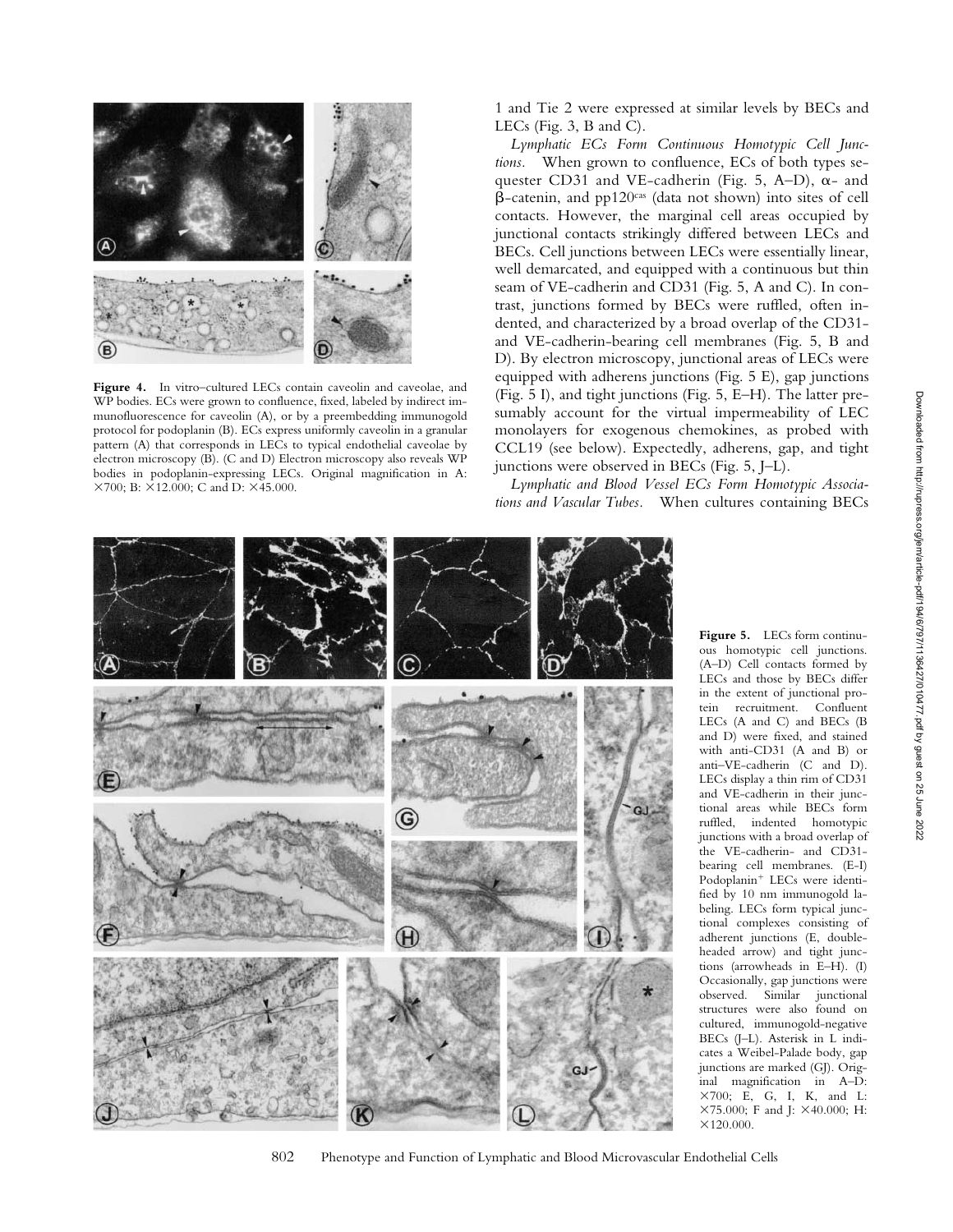and LECs were grown to confluence and replated for 12 h, islands of LECs formed that were surrounded by BECs (Fig. 2 C). EC bilayer formation occurred, when the culture was prolonged for 3 d after the cells had reached confluence. These consisted of plastic-adherent podoplanin<sup>-/</sup> CD31<sup>+</sup> BECs and podoplanin<sup>+</sup>/CD31<sup>+</sup> LECs on top (Fig. 6). In contrast, bilayer formation was never observed in monotypic cultures of FACS®-sorted LECs and BECs (Fig. 2, A and B).

Does this imply that LECs and BECs are capable of cell lineage–restricted cell recognition? To address this further, fluorescent dye–labeled BECs and LECs were subjected to tube-forming assays on Matrigel. Separately grown BECs and LECs formed tube-like structures (Fig. 7, A–D). LEC tubes were thin and rather uniform in diameter (Fig. 7, C and D), while BEC tubes appeared ragged with prominent nuclei (Fig. 7, A and B). Optical cross-sectioning of these EC structures by confocal microscopy revealed occasional lumen formation (not shown), as also documented by others previously (16). Thus, the EC cords formed on Matrigel are designated "tubes" in this study. When isolated BECs and LECs were labeled with red and green fluorescent dyes, respectively, mixed in a 1:1 ratio, and then cultured on Matrigel, tubes formed that consisted of one EC type only (Fig. 7, F–G). However, BEC tubes were closely associated with LEC tubes (Fig. 7 H).

*Lymphatic and Blood Vessel ECs Produce Distinct Chemoattraction Signals.* Confluent LECs and BECs were stimulated with TNF $\alpha$  or IL-1 $\beta$  or left nonstimulated. Chemokine production was assessed by ELISA. Secondary lymphoid tissue chemokine (SLC)/CCL21 was secreted by nonstimulated and, to a lesser extent, by cytokine-activated LECs but not by BECs or by other cell types (keratinocytes, fibroblasts, large blood vessel ECs) either in their resting or cytokine (TNF $\alpha$ , IL-1 $\beta$ )-activated state (Fig. 8 A). None of the above cell types released macrophage inflammatory protein (MIP)-3B/CCL19 whether activated or not (data not shown). In contrast to the LEC-restricted production of CCL21, LECs as well as BECs secreted MIP- $3\alpha$ /CCL20 (Fig. 7 B) and monocyte chemotactic protein (MCP-1)/CCL2 (data not shown) upon stimulation with IL-1 $\beta$  and TNF.

To investigate directional chemokine secretion, LECs were grown to confluence on 0.4-µm poresize Transwell™ filters inserted into 24-well tissue culture plates. Then, the culture medium above and below the membrane-bound EC monolayers was replaced by TNF $\alpha$ - or IL-1 $\beta$  supplemented or by nonsupplemented medium, and the amount of chemokines secreted into the apical and into the basolateral direction was measured after 24 h. To control for chemokine leakage through the LEC monolayer, CCL19, which is not secreted by ECs, was added into the upper compartment and the amount of CCL19 recovered in the upper and the lower compartment was measured. After 24 h, only 10% of totally recovered CCL19 was in the lower compartment. Thus, LECs formed a tight barrier that cannot be easily penetrated even by small molecules like chemokines (Fig. 8 D). As shown in Fig. 8 C, the vast majority of CCL20 was secreted in an apical/luminal direction.



**Figure 6.** BECs and LECs form separate homotypic layers in mixed EC cultures. Mixed BECs and LECs were allowed to reach confluence and then were cultured for four additional days. (A–D) Cells were fixed and stained with anti-podoplanin Abs (FITC) and anti-CD31 (TRITC). In the double exposure shown in A, podoplanin<sup>+</sup>/ CD31- ECs (yellow) appear to cover the monolayer of podoplanin<sup>-</sup>/CD31<sup>+</sup> ECs (red). In B–D, vertical optical sectioning by confocal microscopy directly shows that podoplanin<sup>+/</sup> CD31-/LECs (green; C and D) are positioned on top of podoplanin<sup>-</sup>CD31<sup>+</sup> BECs (red; B and D). The blue line indicates the position of the culture dish. In E, EC bilayers were fixed and processed for anti-podoplanin immunogold labeling and vertical sections were analyzed by electron microscopy. LECs as identified by their intense labeling with 10-nm gold particles are found on top of nonlabeled BECs. Original magnification in A–D:  $\times$ 1,000; E:  $\times$ 40.000.

803 Kriehuber et al.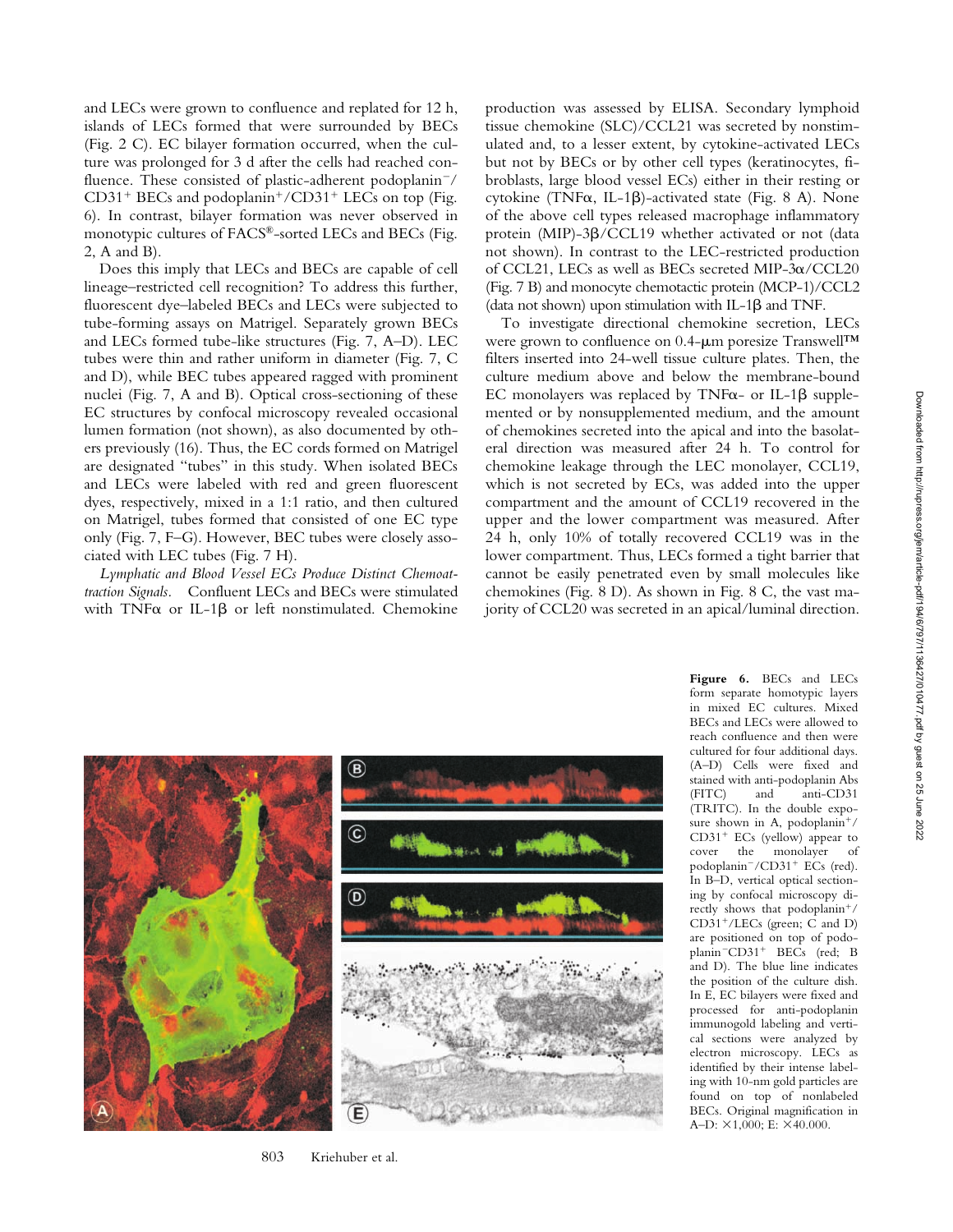

**Figure 7.** Lymph and blood ECs form independent capillary tubes that wind around each other. Flow-sorted primary BECs or LECs were expanded through six passages, harvested, and labeled with cell-permeant dyes emitting red and green fluorescence, respectively. Labeled BECs (A and B; red), LECs (C and D; green), or BECs and LECs mixed in a 1:1 ratio (E–H) were seeded onto Matrigel, cultured in EGF- and hydrocortisonedeficient medium for 24 h, fixed, and analyzed by confocal microscopy. A, C, and E are phase contrast images corresponding to the fluorescence images B (red), D (green), and F–H (green, red), respectively. F and G show the single red and single green fluorescence signals of the double exposure in H. (F and G) In mixed cultures, BECs and LECs form tubes that are built up by one EC subtype only. (H) Homotypic BEC and LEC tubes are closely juxtaposed in a double helical pattern. Original magnification in A–G:  $\times 100$ ; H:  $\times 400$ .

In fact, 90% of secreted CCL20 and CCL2 were detected in the upper chamber (Fig. 8 C). In contrast, more than one third of SLC/CCL21 was secreted basolaterally (Fig. 8 C). It is of note that this secretion pattern was not changed by EC stimulation with proinflammatory cytokines (Fig. 8 C).

#### **Discussion**

EC biology and pathology owe their recent explosive growth, in part, to methods for cell isolation and propagation. Major advances in these fields, e.g., the identification of EC growth factors, chemokines and their receptors, the molecular understanding of how ECs interact with leukocytes and neoplastic cells, and others (17–20), were made by using cultured BECs as the research substrate. Due to the lack of specific marker molecules, the lymphatic EC system has received much less attention and the molecular mechanisms regulating lymphatic EC and vessel function have remained largely elusive. This situation may have also led to misconceptions about microvas-



Figure 8. Chemokine secretion of isolated LECs and BECs. (A and B) LECs, but not BECs, secrete SLC/CCL21, but both EC types produce MIP-3 $\alpha$ /CCL20 upon activation. EC subsets grown to confluence were exposed to EGF- and hydrocortisone-deficient medium (non-stim.) or to the same medium supplemented with TNF $\alpha$  or IL-1 $\beta$ . 24 h supernatants were analyzed by CCL21- (A) and CCL20-specific ELISAs (B). The concentrations of chemokines produced by BECs (hatched bars) and LECs (black bars) are shown (mean values  $(\pm SD)$  obtained in two independent experiments). (C) LECs secrete CCL21 but not CCL20 basolaterally. LECs grown to confluence on 0.4- $\mu$ m poresize Transwell<sup>TM</sup> filters, were nonstimulated (non-stim.) or stimulated with TNF $\alpha$ - or IL-1 $\beta$  for 24 h. CCL21 (black bars) and CCL20 (hatched bars) secreted into the upper (apical) and the lower (basolateral) chamber of the Transwells™ were measured. The percentage of chemokine recovered from the lower chamber relative to the total amount of secreted chemokine (i.e., secreted into the upper and lower chamber) is shown. Mean values  $(\pm SD)$  obtained from triplicate cultures; n.d.; not done. (D) LEC monolayers form a tight barrier for exogenous CCL19 used as a tracer. To control for leakage of chemokines through the LEC monolayer, MIP-3 $\beta$ /CCL19 was added to the upper chamber. Data are given as the percentage of the amount of chemokine recovered from the lower chamber relative to the amount of chemokine retrieved from the upper and lower chamber. Approximately 80% of initially added CCL19 was recovered after 24 h. Mean values  $(\pm SD)$  obtained from triplicate cultures.

804 Phenotype and Function of Lymphatic and Blood Microvascular Endothelial Cells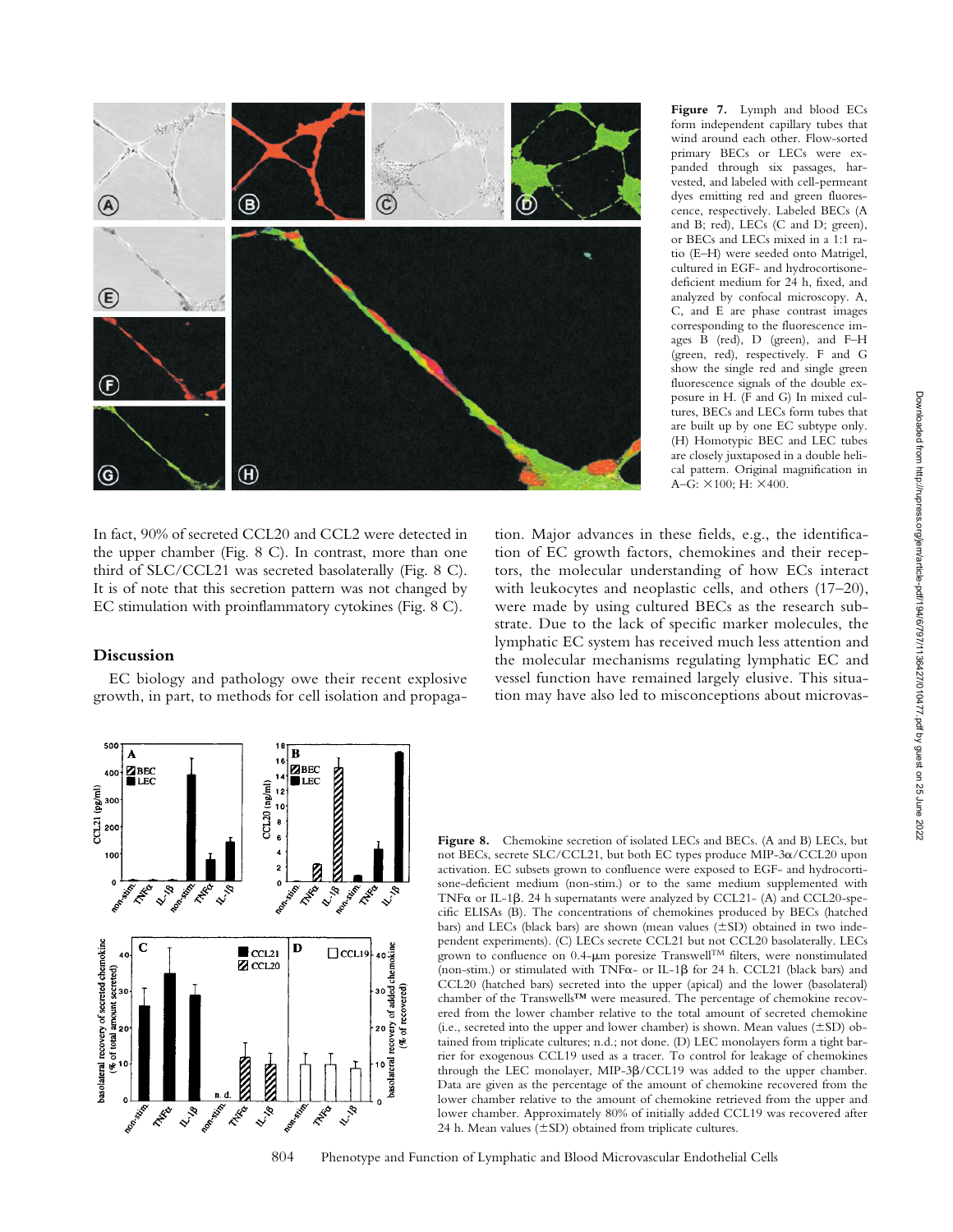cular BEC gene expression and function since bona fide BECs may be "contaminated" by LECs. Until the not so distant past, lymphatic vessels were defined by the absence of erythrocytes from their lumen, and LECs, compared with BECs, by their less elaborate cell junctions and basement membranes as well as their low level expression of CD34 and vWF (6, 7). Recently, two glycoproteins were discovered that are selectively expressed in LECs, but not in BECs. These are the transmembrane protein podoplanin, originally found in glomerular podocytes (21), and a CD44-related hyaluronic acid receptor designated LYVE-1 (10). The expression pattern of these markers is conserved in rodents, as the podoplanin ortholog E11/T1  $\alpha$  in rat (22, 23), and the LYVE-1 ortholog in mice (24) are expressed by lymphatic but not blood ECs. Human podoplanin was localized on the LEC surface by immunoelectron microscopy, and found to resist protease treatment used to dissociate cutaneous microvascular cells (reference 4; this study). These properties qualified podoplanin as useful marker for the separation of dermal LECs and BECs by FACS®.

In the past, several attempts have been made to obtain pure populations of bona fide LECs, for example by isolating cells from lymphatic vascular tumors (25, 26). Again, due to the lack of specific markers, the histogenetic origin of these expanded ECs could not be defined, or the isolated neoplastic ECs did not maintain a stable phenotype in culture. The triple fluorescence FACS® strategy used in this study allows for the first time the establishment and stable propagation of nontransformed, pure LECs and BECs. LECs were defined by the expression of podoplanin and CD34, and lack of CD45. Vice versa, BECs expressed CD34, but were devoid of podoplanin and CD45. These immunophenotypes directly relate to those of LECs and BECs in vivo. The podoplanin<sup>+</sup> and podoplanin<sup>-</sup> phenotype of LECs and BECs, respectively, were equally conserved after direct isolation of ECs (Materials and Methods, approach A) and following EC subset purification from bulk EC cultures (Materials and Methods, approach B). In the latter expansion cultures, compact islands of podoplanin- ECs were always surrounded by a lawn of podoplanin<sup>-</sup> ECs, and there was no apparent selection of one over the other subset. Similar to podoplanin, LYVE-1 remained stably expressed in cultured LECs for up to seven passages and was not induced in BECs. Vice versa, the antigen defined by mAb Pal-E was expressed in BECs but not in LECs. Common EC markers, such as CD31, VE-cadherin, UEA I reactivity, caveolin, vWF, and corresponding WP bodies, were observed in both LECs and BECs, though at somewhat different quantities. Thus, proteins that are exclusively expressed, or shared, by LECs or BECs in vivo remained unchanged during in vitro propagation of the isolated EC populations. Collectively, our studies on ex vivo isolated and in vitro propagated EC subsets strongly support that LECs and BECs represent two distinct and stable microvascular EC lineages.

Recently, VEGF-C was established as a lymphatic vessel–specific growth factor as evidenced by dermal lymphan-

gioma-like vessel proliferation in mice that overexpress VEGF-C in the epidermis (27). Moreover, the induced expression of VEGF-C and -D in tumor cells caused massive intra-/peritumoral growth of lymphatic vessels and enhanced lymph node metastasis in mice (28–31). Here we show that VEGF-C mRNA and protein are produced by BECs, but not, or in minute quantities only, by LECs. Conversely, the receptor for VEGF-C, Flt-4, was almost exclusively expressed by LECs, rather than by BECs (Fig. 3, B and D). LECs produced three major Flt-4 isoforms, corresponding by MW to the mature form  $(\sim 195$  kD) of Flt-4 (15; Fig. 3 D), a nonglycosylated backbone ( $\sim$ 140 kD), and the major precursor ( $\sim$ 175 kD). A  $\sim$ 125 kD cleaved/processed COOH-terminal fragment of Flt-4 (15) was also detected on LECs, and in even higher levels on BECs (Fig. 3 D, and data not shown). Evidence was provided in this study, by different independent methods, that Flt-4 is expressed, though at low levels, by dermal BECs. The potential of BECs to express Flt-4 is further documented by pronounced Flt-4 expression on endothelia of tumor-associated blood vessels (12, 14). Furthermore, the weak Flt-4 expression of normal BECs (12) may have escaped detection by in situ labeling techniques used in previous studies. The other VEGF receptors, KDR and Flt-1, and the angiopoietin receptors Tie 1 and Tie 2 were detected in LECs and BECs at similar levels. These results raise the possibility that BECs use the VEGF-C-Flt-4 receptor system for unidirectional, interlineage communication with LECs. In vivo, the regeneration of lymphatics follows that of blood vessels with a significant delay, thought the reason for this has remained unexplained (2). Our data offer the appealing explanation that the blood vasculature has to reestablish before it directly induces proliferation of LECs and sprouting of new lymph vessels via the secretion of VEGF-C.

Do BECs and LECs form homotypic or also heterotypic cell contacts? Individually grown LECs and BECs formed conventional EC monolayers when grown to confluence. In mixed cultures that contained both EC types, LECs and BECs could not be distinguished by morphology, thus pretending their belonging to a single cell lineage. However, anti-podoplanin immunostaining revealed that LECs formed islands of homotypic cell aggregates. This homotypic association was even more evident when mixed cultures were grown to confluence, and EC bilayers formed that consisted of a lower layer of BECs and of an upper layer of LECs. This indicates specific mechanisms of homotypic recognition and formation of cell contacts, and presumably also different strength of cell-substrate adhesion. Also, signals elaborated by either cell type do not suffice to arrest growth of the other cell type.

Homotypic cell association was observed also when mixed EC populations were subjected to vascular "tubeformation" assays in Matrigel. LECs and BECs formed capillary "tubes" equally well when cultured separately. When fluorescence-tagged LECs and BECs were mixed in equal numbers and cocultured in Matrigel, continuous, strictly homotypic tubes emerged that were invariably closely asso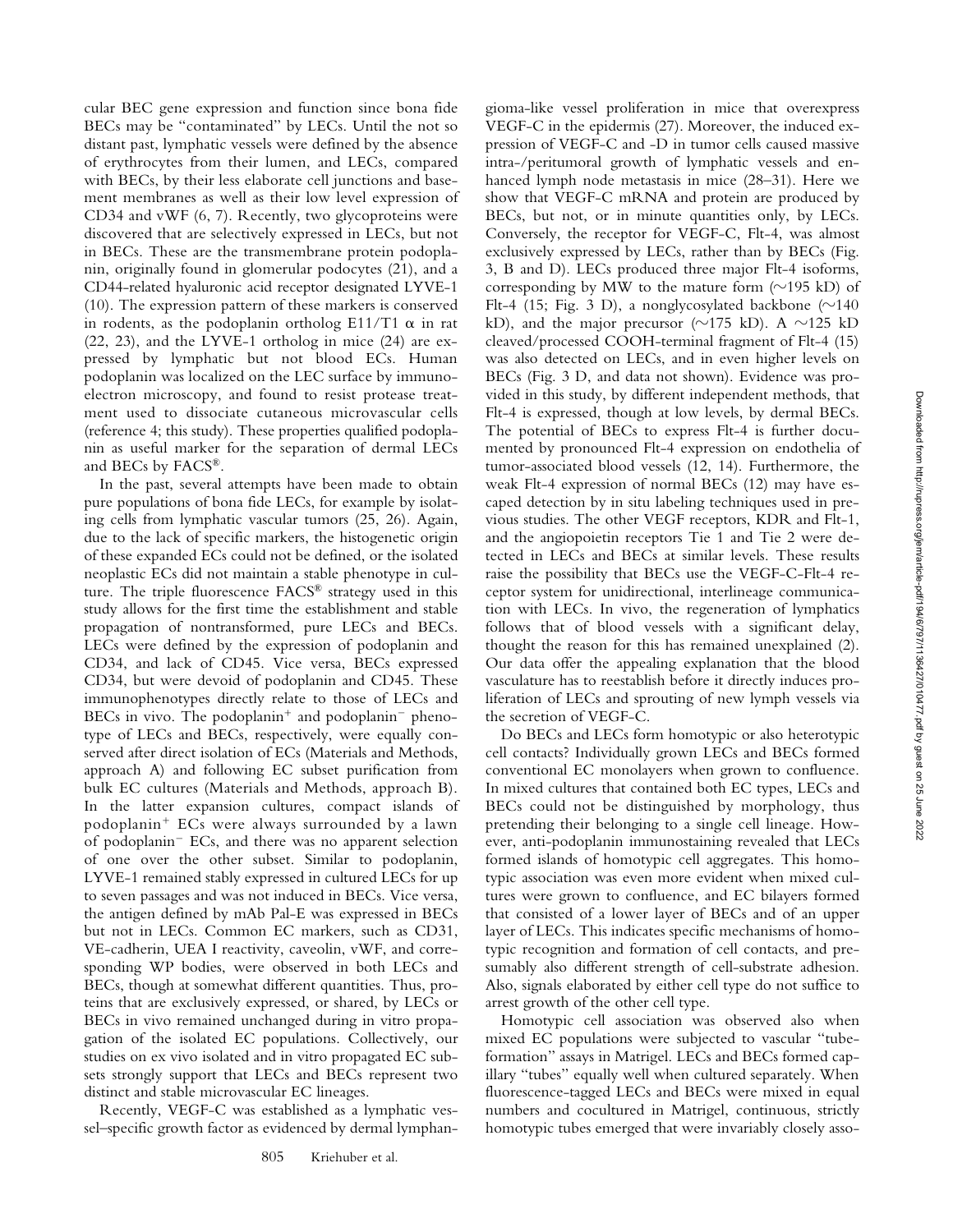ciated with each other, occasionally resembling helical doublets. This topographic behavior strikingly resembles the in vivo association of lymphatic and blood vessels in many tissues (1–3). A plausible explanation for this phenomenon could be that VEGF-C released from BECs "cross-talks" with its receptor Flt-4 that is primarily expressed on LECs.

While the molecular basis of this remarkable selectivity in cell–cell interaction remains to be established, our results show that cell contacts between LECs and those between BECs strikingly differ in the amount of junctional protein recruitment, and in the degree to which adjacent cell membranes were juxtaposed. LECs expressed less VE-cadherin, CD31, and catenins than BECs at junctional sites and formed rather narrow contact areas with neighboring cells. Nevertheless, LECs formed organized and close cell contacts that involved adherens, gap, and, even, tight junctions and were only poorly penetrated by exogenous soluble proteins. These elaborate and complex cellular interactions and junctions suggest a more stringent barrier function of LECs in lymphatic vessels than previously anticipated. Similar to BECs, LECs contain typical endothelial caveolae that mediate transcytotic transport across the endothelial barrier.

Lymphatic capillaries direct migratory APCs, i.e., dendritic cells (DCs), from the tissues toward the regional lymph nodes (32). It is still undecided whether LECs actively recruit tissue DCs into the lymphatic channels or merely provide a structural scaffold for continuous lymph fluid. The CC chemokine receptor 7 (CCR7) ligands  $SLC/CCL21$  and MIP-3 $\beta$ /CCL19 were recently associated with the regulation of DC emigration from the tissues (33–36). Here we show that SLC/CCL21 is expressed in an activation-independent fashion by isolated LECs, but not by BECs and many other cell types. Moreover, 30% of this chemokine was secreted at the basolateral aspect of LECs while the inducible chemokine MIP-3 $\alpha$ /CCL20 was secreted apically/luminally by BECs and LECs. The second known CCR7 ligand, CCL19, although found associated with afferent lymphatics by immunohistochemistry (37), was not secreted in significant amounts by either EC type whether stimulated or not. Thus, basolaterally/ abluminally secreted SLC/CCL21 is a prime candidate for the recruitment of CCR7-expressing mature DCs from the interstitial spaces toward lymph vessels. LEC-derived SLC can also be of central importance for the dissemination of certain cancers. Melanoma and breast cancer cells, unlike their nontransformed counterparts, express functional CCR7 (38). Presumably, LECs actively control immune and tumor cell trafficking, using the similar ligandreceptor systems.

Mice with a deletion in the *Scya21a* gene (*plt*, paucity of lymph node T cell mice) fail to express CCL21 in lymphoid organs but express the *Scya21b* gene product SLC-Leu/CC21b in lymphatic ECs of nonlymphoid tissues (39). *plt* mice, in striking contrast to  $CCR7^{-/-}$  mice, show normal delayed-type T cell responses (36, 40). It thus follows that LEC-derived rather than lymph node–expressed SLC

is indispensable for proper DC homing to lymph nodes and, consecutively, T cell priming.

The fraction of SLC/CCL21 and MIP-3 $\alpha$ /CCL20 that LECs secrete into the apical direction and thus presumably into the lumen of lymphatic capillaries will drain into regional nodes. As intradermally injected chemokines can be presented by ECs of high endothelial venules in lymph nodes (41), it is conceivable that LEC-derived CCL20 and CCL21 assist the recruitment of blood-borne CCR6<sup>+</sup> and CCR7- leukocytes into T cell zones of draining nodes. This would assign to LECs a novel immunoregulatory function for assuring optimal immune surveillance.

Taken together, stable EC subset-restricted gene expression and polarized secretion of function-related chemokines demonstrate that LECs and BECs belong to two different EC lineages. This is in agreement with the EC subtype-restricted importance of certain homeobox gene products, e.g., Prox-1, for the development of the lymphatic but not the blood vascular system (42). The availability of microvascular LECs will now allow the resolution of their genetic and functional programs, will help to uncover their contribution to the molecular pathogenesis of fatal conditions, such as cancer dissemination or transplant rejection, and, hopefully, will provide clues for the design of novel therapeutic strategies.

This work was supported by the Interdisciplinary Cooperation Project (ICP) Molecular Medicine, a program of the Austrian Ministry for Science (to D. Maurer and G. Stingl), by the Center of Molecular Medicine and the Austrian Academy of Sciences (to D. Maurer), and the Fonds zur Förderung der Wissenschaftlichen Forschung, SFB 05, Project 007; and EC Contract no. QLG1-2000- 00619 (to D. Kerjaschki).

*Submitted: 22 March 2001 Revised: 22 June 2001 Accepted: 18 July 2001*

## **References**

- 1. Skobe, M., and M. Detmar. 2000. Structure, function, and molecular control of the skin lymphatic system. *J. Invest. Dermatol. Symp. Proc.* 5:14–19.
- 2. Witte, M.H., D.L. Way, C.L. Witte, and M. Bernas. 1997. Lymphangiogenesis: mechanisms, significance, and clinical implication. *EXS.* 79:65–112.
- 3. Ryan, T.J. 1989. Structure and function of lymphatics. *J. Invest. Dermatol.* 93(Suppl.):18S–24S.
- 4. Breiteneder-Geleff, S., A. Soleiman, H. Kowalski, R. Horvat, G. Amann, E. Kriehuber, K. Diem, W. Weninger, E. Tschachler, K. Alitalo, and D. Kerjaschki. 1999. Angiosarcomas express mixed endothelial phenotypes of blood and lymphatic capillaries: podoplanin as a specific marker for lymphatic endothelium. *Am. J. Pathol.* 154:385–394.
- 5. Jaksits, S., E. Kriehuber, A.-S. Charbonnier, K. Rappersberger, G. Stingl, and D. Maurer. 1999. CD34<sup>+</sup> cell-derived CD14- precursor cells develop into Langerhans cells in a TGF-beta 1-dependent manner. *J. Immunol.* 163:4869–4877.
- 6. Sauter, B., D. Foedinger, B. Sterniczky, K. Wolff, and K. Rappersberger. 1998. Immunoelectron microscopic characterization of human dermal lymphatic microvascular endo-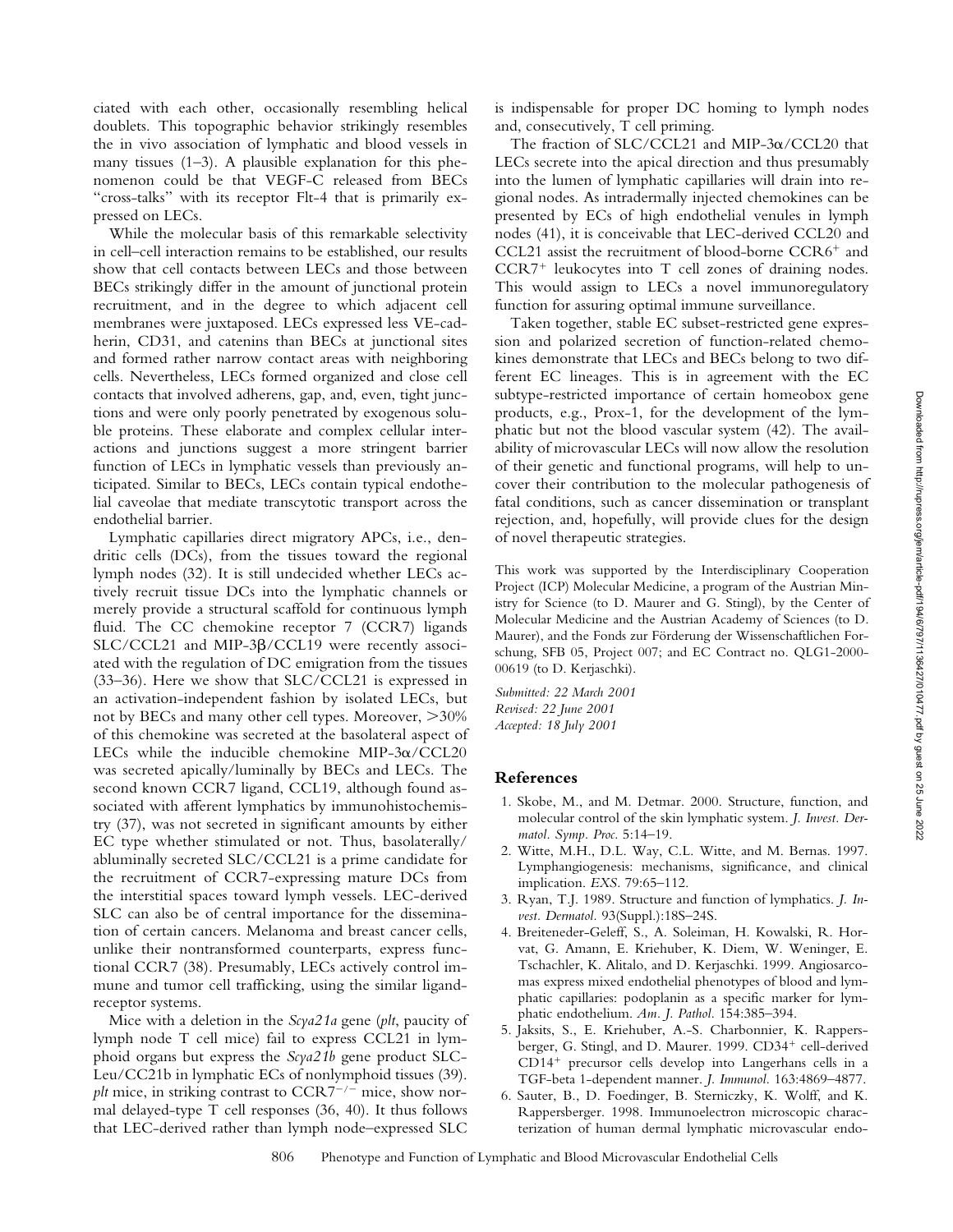thelial cells. Differential expression of CD31, CD34, and type IV collagen with lymphatic endothelial cells vs blood capillary endothelial cells in normal human skin, lymphangioma, and hemangioma in situ. *J. Histochem. Cytochem.* 46:165–176.

- 7. Erhard, H., F.J. Rietveld, E.B. Brocker, R.M. de Waal, and D.J. Ruiter. 1996. Phenotype of normal cutaneous microvasculature. Immunoelectron microscopic observations with emphasis on the differences between blood vessels and lymphatics. *J. Invest. Dermatol.* 106:135–140.
- 8. Chesney, J., M. Bacher, A. Bender, and R. Bucala. 1997. The peripheral blood fibrocyte is a potent antigen-presenting cell capable of priming naive T cells in situ. *Proc. Natl. Acad. Sci. USA.* 94:6307–6312.
- 9. Delia, D., M.G. Lampugnani, M. Resnati, E. Dejana, A. Aiello, E. Fontanella, D. Soligo, M.A. Pierotti, and M.F. Greaves. 1993. CD34 expression is regulated reciprocally with adhesion molecules in vascular endothelial cells in vitro. *Blood.* 81:1001–1008.
- 10. Banerji, S., J. Ni, S.X. Wang, S. Clasper, J. Su, R. Tammi, M. Jones, and D.G. Jackson. 1999. LYVE-1, a new homologue of the CD44 glycoprotein, is a lymph-specific receptor for hyaluronan. *J. Cell Biol.* 144:789–801.
- 11. Kaipainen, A., J. Korhonen, T. Mustonen, V.W. van Hinsbergh, G.H. Fang, D. Dumont, M. Breitman, and K. Alitalo. 1995. Expression of the fms-like tyrosine kinase 4 gene becomes restricted to lymphatic endothelium during development. *Proc. Natl. Acad. Sci. USA.* 92:3566–3570.
- 12. Valtola, R., P. Salven, P. Heikkila, J. Taipale, H. Joensuu, M. Rehn, T. Pihlajaniemi, H. Weich, R. deWaal, and K. Alitalo. 1999. VEGFR-3 and its ligand VEGF-C are associated with angiogenesis in breast cancer. *Am. J. Pathol.* 154:1381– 1390.
- 13. Partanen, T.A., J. Arola, A. Saaristo, L. Jussila, A. Ora, M. Miettinen, S.A. Stacker, M.G. Achen, and K. Alitalo. 2000. VEGF-C and VEGF-D expression in neuroendocrine cells and their receptor, VEGFR-3, in fenestrated blood vessels in human tissues. *FASEB J.* 14:2087–2096.
- 14. Niki, T., S. Iba, T. Yamada, Y. Matsuno, B. Enholm, and S. Hirohashi. 2001. Expression of vascular endothelial growth factor receptor 3 in blood and lymphatic vessels of lung adenocarcinoma. *J. Pathol.* 193:450–457.
- 15. Pajusola, K., O. Aprelikova, G. Pelicci, H. Weich, L. Claesson-Welsh, and K. Alitalo. 1996. Signalling properties of FLT4, a proteolytically processed receptor tyrosine kinase related to two VEGF receptors. *Oncogene.* 9:3545–3555.
- 16. Kubota, Y., H.K. Kleinman, G.R. Martin, and T.J. Lawley. 1988. Role of laminin and basement membrane in the morphological differentiation of human endothelial cells into capillary-like structures. *J. Cell Biol.* 107:1589–1598.
- 17. Helmlinger, G., E. Endo, N. Ferrara, L. Hlatky, and R.K. Jain. 2000. Growth factors: formation of endothelial cell networks. *Nature.* 405:139–141.
- 18. Carmeliet, P., and R.K. Jain. 2000. Angiogenesis in cancer and other diseases. *Nature.* 407:249–257.
- 19. Yancopoulos, G.D., S. Davis, N.W. Gale, J.S. Rudge, S.J. Wiegand, and J. Holash. 2000. Vascular-specific growth factors and blood vessel formation. *Nature.* 407:242–248.
- 20. von Andrian, U.H., and C.R. Mackay. 2000. T-cell function and migration. Two sides of the same coin. *N. Engl. J. Med.* 343:1020–1034.
- 21. Breiteneder-Geleff, S., K. Matsui, A. Soleiman, P. Meraner, H. Poczewski, R. Kalt, G. Schaffner, and D. Kerjaschki. 1997. Podoplanin, a novel 43-kd membrane protein of glo-

merular epithelial cells, is down-regulated in puromycin nephrosis. *Am. J. Pathol.* 151:1141–1152.

- 22. Wetterwald, A., W. Hoffstetter, M.G. Cecchini, B. Lanske, C. Wagner, H. Fleisch, and M. Atkinson. 1996. Characterization and cloning of the E11 antigen, a marker expressed by rat osteoblasts and osteocytes. *Bone.* 18:125–132.
- 23. Rishi, A.K., M. Joyce-Brady, J. Fisher, L.G. Dobbs, J. Floros, J. VanderSpek, J.S. Brody, and M.C. Williams. 1995. Cloning, characterization, and development expression of a rat lung alveolar type I cell gene in embryonic endodermal and neural derivatives. *Dev. Biol.* 167:294–306.
- 24. Prevo, R., S. Banerji, D.J. Ferguson, S. Clasper, and D.G. Jackson. 2001. Mouse LYVE-1 is an endocytic receptor for hyaluronan in lymphatic endothelium. *J. Biol. Chem.* 276: 19420–19430.
- 25. Mancardi, S., G. Stanta, N. Dusetti, M. Bestagno, L. Jussila, M. Zweyer, G. Lunazzi, D. Dumont, K. Alitalo, and O.R. Burrone. 1999. Lymphatic endothelial tumors induced by intraperitoneal injection of incomplete Freund's adjuvant. *Exp. Cell Res.* 246:368–375.
- 26. Weninger, W., T.A. Partanen, S. Breiteneder-Geleff, C. Mayer, H. Kowalski, M. Mildner, J. Pammer, M. Stürzl, D. Kerjaschki, K. Alitalo, and E. Tschachler. 1999. Expression of vascular endothelial growth factor receptor-3 and podoplanin suggests a lymphatic endothelial cell origin of Kaposi's sarcoma tumor cells. *Lab. Invest.* 79:243–251.
- 27. Jeltsch, M., A. Kaipainen, V. Joukov, X. Meng, M. Lakso, H. Rauvala, M. Swartz, D. Fukumura, R.K. Jain, and K. Alitalo. 1997. Hyperplasia of lymphatic vessels in VEGF-C transgenic mice. *Science.* 276:1423–1425.
- 28. Mandriota, S.J., L. Jussila, M. Jeltsch, A. Compagni, R. Prevo, S. Banerji, J. Huarte, D. Baetens, R. Montesano, D.G. Jackson, et al. 2000. VEGF-C-mediated lymphangiogenesis promotes tumour metastasis*. J. Submicrosc. Cytol. Pathol.* 32:384. (Abstr.)
- 29. Skobe, M., T. Hawighorst, D.G. Jackson, R. Prevo, L. Janes, P. Velasco, L. Riccardi, K. Alitalo, K. Claffey, and M. Detmar. 2001. Induction of tumor lymphangiogenesis by VEGF-C promotes breast cancer metastasis. *Nat. Med.* 7:192–198.
- 30. Mandriota, S.J., L. Jussila, M. Jeltsch, A. Compagni, D. Baetens, R. Prevo, S. Banerji, J. Huarte, R. Montesano, D.G. Jackson, et al. 2001. Vascular endothelial growth factor-Cmediated lymphangiogenesis promotes tumour metastasis. *EMBO J.* 20:672–682.
- 31. Stacker, S.A., C. Caesar, M.E. Baldwin, G.E. Thornton, R.A. Williams, R. Prevo, D.G. Jackson, S.S. Nishikawa, H. Kubo, and M.G. Achen. 2001. VEGF-D promotes the metastatic spread of tumor cells via the lymphatics. *Nat. Med.* 7:186-191.
- 32. Lukas, M., H. Stössel, L. Hefel, S. Imamura, P. Fritsch, N.T. Sepp, G. Schuler, and N. Romani. 1996. Human cutaneous dendritic cells migrate through dermal lymphatic vessels in a skin organ culture model. *J. Invest. Dermatol.* 106:1293–1299.
- 33. Engeman, T.M., A.V. Gorbachev, R.P. Gladue, P.S. Heeger, and R.L. Fairchild. 2000. Inhibition of functional T cell priming and contact hypersensitivity responses by treatment with anti-secondary lymphoid chemokine antibody during hapten sensitization. *J. Immunol.* 164:5207–5214.
- 34. Gunn, M.D., S. Kyuwa, C. Tam, T. Kakiuchi, A. Matsuzawa, L.T. Williams, and H. Nakano. 1999. Mice lacking expression of secondary lymphoid organ chemokine have defects in lymphocyte homing and dendritic cell localization. *J. Exp. Med.* 189:451–460.